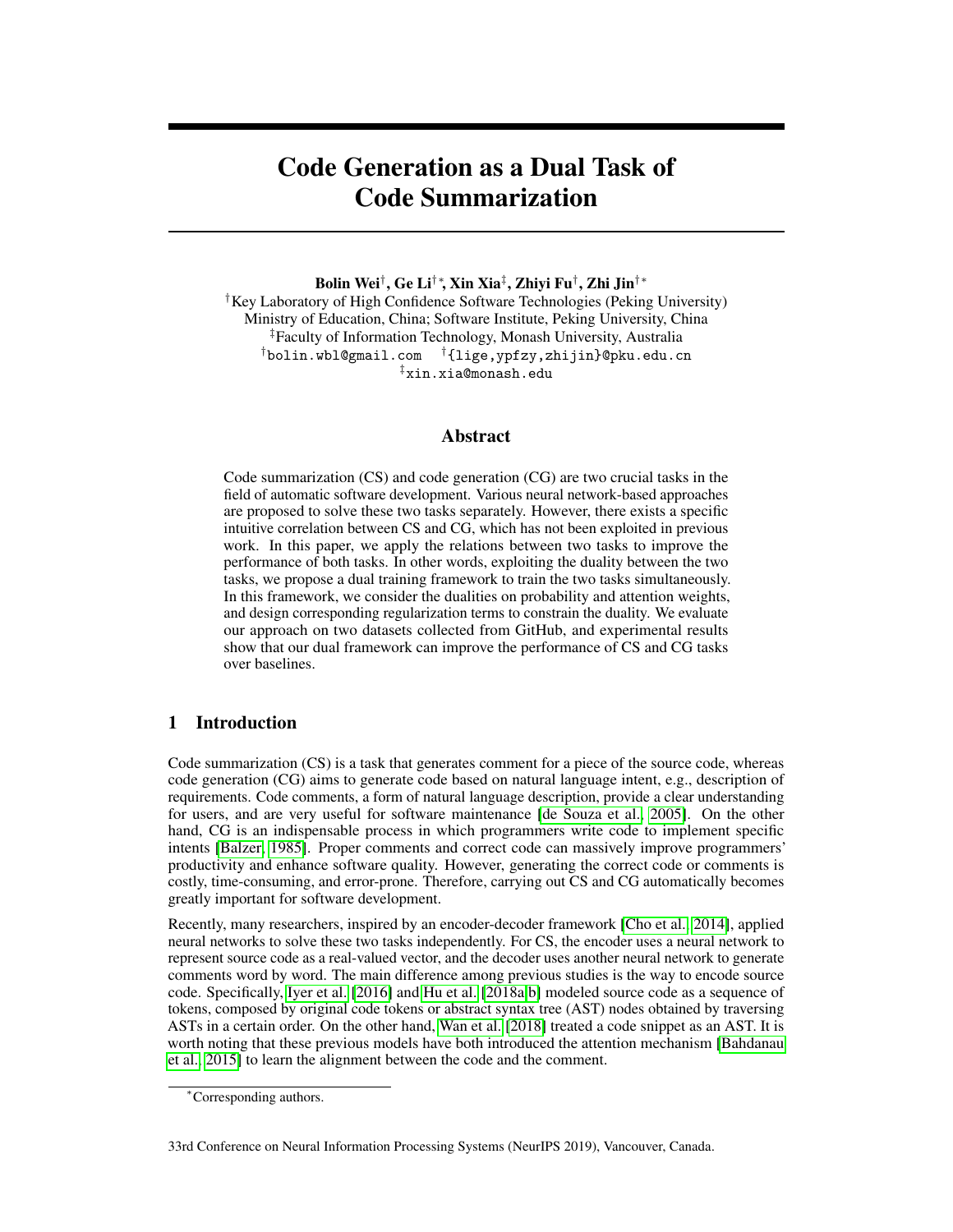For CG with a general-purpose programming language, the encoder-decoder framework was first applied by Ling et al. [2016], where the encoder took a natural language description as input, and the decoder generated the source code. In addition, some researchers used auxiliary information to improve the performance of their models, such as grammar rules [Yin and Neubig, 2017, Rabinovich et al., 2017, Sun et al., 2018] and structural descriptions [Ling et al., 2016]. These methods all applied the attention mechanism as in CS task. Overall, previous studies on CS and CG were independent of each other. None of the previous studies before have considered the relations between the two tasks or exploited the relations to improve each other.

Intuitively, CS and CG are related to each other, i.e., the input of CS is the output of CG, and vice versa. We refer to this relation as duality, which provides some utilizable constraints to train the two tasks. Specifically, from the perspective of probability, given a piece of source code and a corresponding comment, there exists a pair of inverse conditional probabilities between them, bound by their common joint probability. From the perspective of the model structure, both tasks take the encoder-decoder framework, with source code and comment as both input and output. We conjecture that the attention weights from the two models should be as similar as possible because they both reflect the similarity between the token at one end and the token at the other end. Besides, the CS and the CG model require similar abilities in understanding natural language and source code. Thus, we argue that the joint training of the two models can improve the performance of both models, especially when we add some constraints to this duality.

In this paper, we design a dual learning framework to train a CS and a CG model simultaneously to exploit the duality of them. Besides applying a probabilistic correlation as a regularization term [Xia et al., 2017] in the loss function, we design a novel constraint about attention mechanism to strengthen the duality. We conduct our experiments on Java and Python projects collected from GitHub used by previous work [Hu et al., 2018a,b, Wan et al., 2018]. Experimental results show that jointly training two models can help the CS model and CG model outperform the state-of-the-art models.

The contributions of our work are shown as follows:

- To our best knowledge, it is the first time we propose a joint model for automated CS and CG. We unprecedentedly attempt to treat CS and CG as dual tasks and apply a dual framework to boost each other.
- We adopt a probabilistic correlation between CS and CG as a regularization term in loss function and design a novel constraint to guarantee the similarity of attention weights from two models in the training process.

# 2 Related Work

Code summarization (CS), as an essential part of the software development cycle, has attracted a lot of recent attention. With the development of deep learning, neural networks are applied in this task successfully. Besides Allamanis et al. [2016] using a CNN to generate short and name-like summaries, most of the related work followed the encoder-decoder framework. Iyer et al. [2016] used an RNN with attention mechanism as a decoder. Hu et al. [2018a] introduced a machine translation model to generate summaries for Java methods given the serialized AST. Then they adopted a transfer learning method to utilize API information to generate code summarization [Hu et al., 2018b]. Wan et al. [2018] designed a tree RNN, which leverages code structure information, and applied a reinforcement learning framework to build the model. Note that since the tree-based module must take a tree (e.g., AST) as input and different training samples have different tree structures, it is hard to carry out batch processing in the implementation.

As a fundamental part of software development, code generation (CG) is a popular topic among the field of software engineering as well. Recently, more and more researchers apply neural networks for general-purpose CG. Ling et al. [2016] introduced a sequence-to-sequence model to generate code from natural language and structured specifications. Yin and Neubig [2017] and Rabinovich et al. [2017] both combined the grammar rules with the decoder and improved code generation performance. Sun et al. [2018] argued that traditional RNN might not handle the long dependency problem, and they proposed a grammar-based structural CNN. Different from the aforementioned methods, we argue that a simple CG model could boost the CS model in our dual framework, and the CG model can also benefit from the dual training process.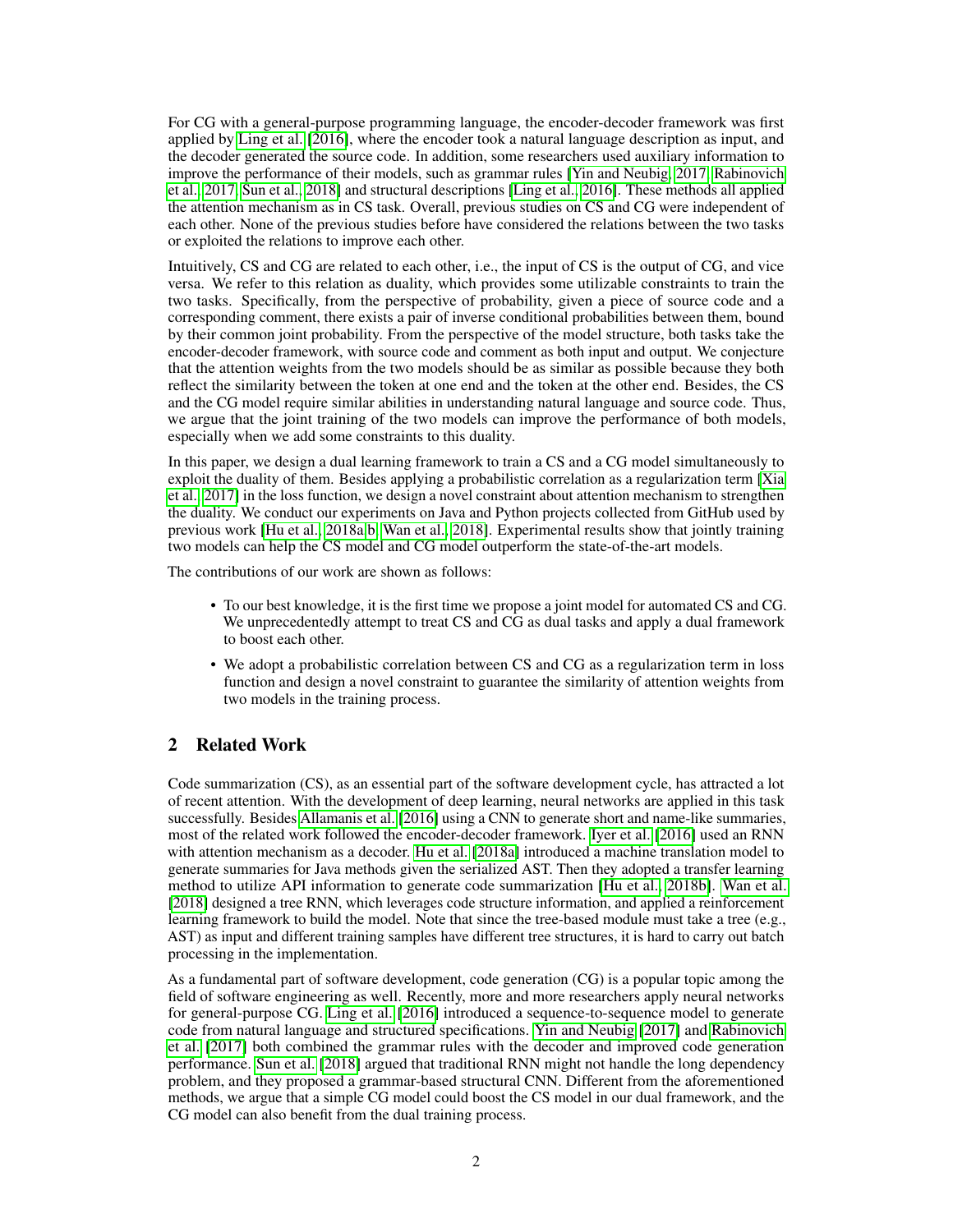

Figure 1: The overall dual training framework. A CS model and a CG model are trained jointly in the framework.

Dual learning, proposed by He et al. [2016], is a reinforcement training process that jointly trains a primal task and its dual task. Xia et al. [2017] considered it as a way of supervised learning and designed a probabilistic regularization term to constrain the duality, which has been applied successfully in machine translation, sentiment classification, and image recognition. Tang et al. [2017] treated question answering and question generation as a dual task and proved the effectiveness of dual supervised learning. Li et al. [2018] applied a dual framework to improve the performance of visual question answering with the help of visual question generation. Xiao et al. [2018] introduced a dual framework to jointly train a question answering model and a question generation model in machine reading comprehension. To the best of our knowledge, we are the first to propose a dual learning framework in CS and CG, and leverage the duality between them. Furthermore, we design a new dual constraint about attention weights to strengthen the correlation between the two tasks.

### 3 Proposed Approach

Our training framework, illustrated in Figure 1, consists of three parts: a CS model, a CG model, and dual constraints. The CS model aims to translate the source code to a comment, while the CG model maps natural language description to a source code snippet. Dual constraints are used by adding regularization terms in the loss function to constrain the duality between two models. We first formulate the tasks of CS and CG and then describe the details of our framework.

We denote a set of source code snippets as  $\mathcal{X} = \{x^{(i)}\}$  where  $x^{(i)} = \{x_1^{(i)}, ..., x_n^{(i)}\}$  denotes the token sequence of a code snippet. Each code snippet  $x^{(i)}$  has a corresponding natural language comment as  $y^{(i)}$  where  $y^{(i)} = \{y_1^{(i)}, ..., y_m^{(i)}\} \in \mathcal{Y}$ . Thus, the CS model learns a mapping  $f_{xy}$  from X to Y and the CG model learns a reverse mapping  $f_{yx}$  from Y to X. Different from previous work, we regard the two tasks as a dual learning problem and train them jointly.

#### 3.1 Code Summarization Model

The CS model takes a code snippet  $x^{(i)}$  as input to generate a comment. Considering the efficiency, we choose the sequence-to-sequence (Seq2Seq) neural network with an attention mechanism as our model. The model contains two parts: an encoder and a decoder.

The encoder first maps the token of a source code snippet into a word embedding. Words which do not appear in the vocabulary are defined as *unknown*. Then to leverage the contextual information, we use a bidirectional LSTM to process the sequence of the word embeddings. We concatenate hidden states of the time step i from two directions as the representation of the *i*-th token  $h_i$  in source code.

The decoder is another LSTM with an attention mechanism between encoder and decoder, which generates a word  $y_t$  based on the representation of whole source code snippet and the previous words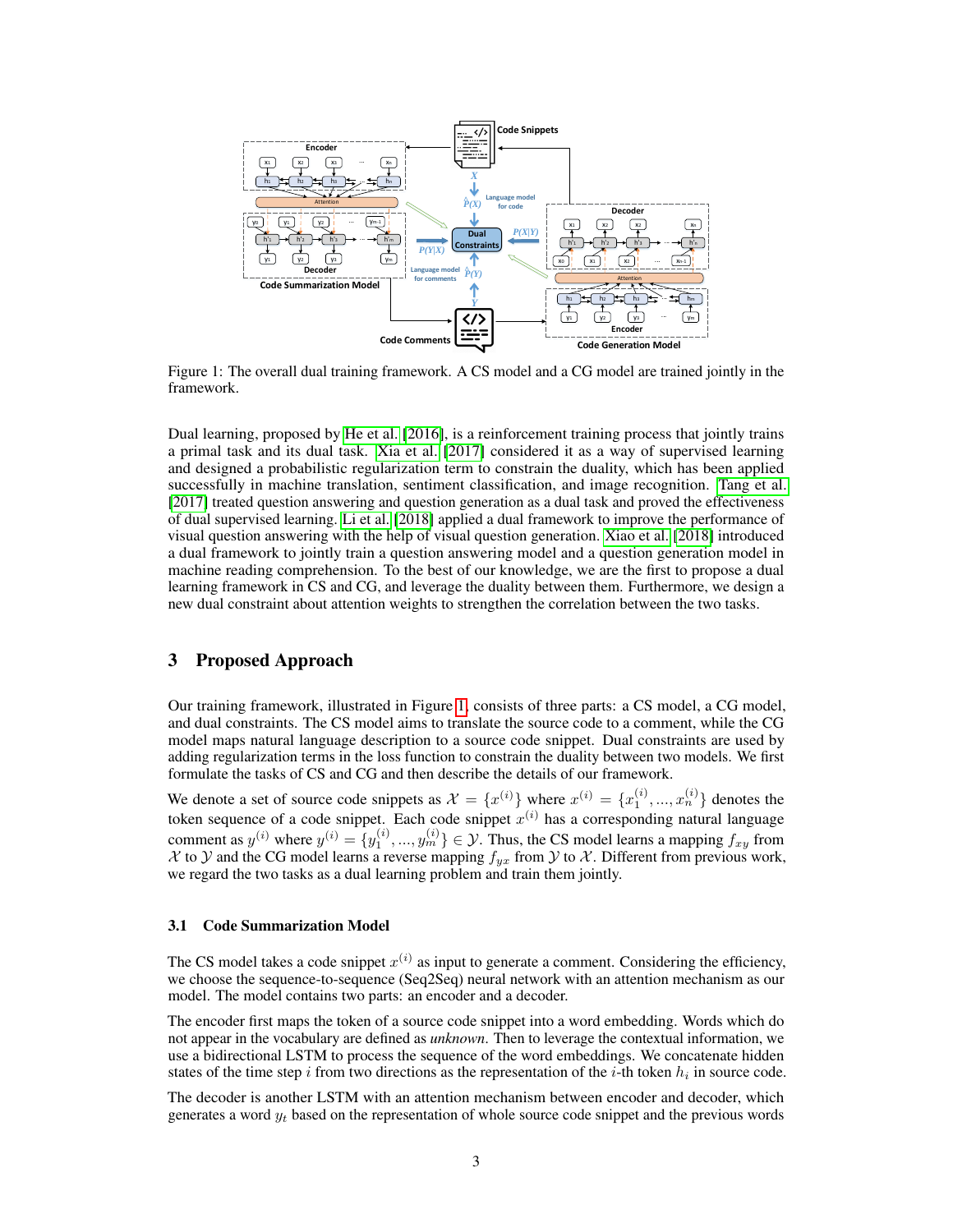in the comment. This process is formulated as

$$
P(y|x) = \prod_{t=1}^{m} P(y_t|y_{< t}, x) \tag{1}
$$

The last hidden state from the encoder is used to initialize the hidden state of the decoder which computes the hidden state as  $h'_t = LSTM(y'_{t-1}, h'_{t-1})$ , where  $y'_{t-1}$  is defined as the concatenation of the embedding of  $y_{t-1}$  and the attention vector  $a_{t-1}$ .  $h'_t$  is used to compute the attention weights as

$$
\widetilde{\alpha}_{ti} = h_t^{'\top} Wh_i \tag{2}
$$

$$
\alpha_{ti} = \frac{\exp{\{\widetilde{\alpha}_{ti}\}}}{\sum_{j} \exp{\{\widetilde{\alpha}_{tj}\}}}
$$
\n(3)

where W is a group of trainable weights. The attention score  $\alpha_{ti}$  measures the similarity between the token of comment  $y_t$  and the token of code snippet  $x_i$ . We compute the context vector  $c_t$  as  $c_t = \sum_j \alpha_{tj} h_j$ . Then  $c_t$  and  $h'_t$  are fed into a feed-forward neural network to get the attention vector  $a_t$  which is fed into a softmax layer to get the prediction of the token  $y_t$  in the comment. We use negative log-likelihood as the training objective. The loss function of a training sample is

$$
l_{xy} = -\frac{1}{m} \sum_{t=1}^{m} \log P(y_t | y_{< t}, x) \tag{4}
$$

#### 3.2 Code Generation Model

Unlike work depending on the grammar rules, our CG model, which can be regarded as the inverse CS task, predicts the code snippet only based on natural language description. We use the same structure as the CS model, i.e., a Seq2Seq neural network. The encoder is a bidirectional LSTM, and the decoder is another LSTM with an attention mechanism. Different from the CS model, the decoder in the CG model learns a conditional probability as

$$
P(x|y) = \prod_{t=1}^{n} P(x_t|x_{< t}, y) \tag{5}
$$

And the training objective is formulated as

$$
l_{yx} = -\frac{1}{n} \sum_{t=1}^{n} \log P(x_t | x_{< t}, y) \tag{6}
$$

Since the source code contains lots of identifiers, the vocabulary size of the source code is usually much larger than that of comments, which results in more parameters in the output layer of the CG model than in the output layer of the CS model.

#### 3.3 Dual Training Framework

The dual training framework includes three components: a CS model, a CG model and two dual regularization terms to constrain the duality of the two models, which are enlightened by the probabilistic correlation and the symmetry of attention weights between two models.

Given a pair of  $\langle x, y \rangle$ , the CS model and the CG model have probabilistic correlation, because they are both connected to the joint probability  $P(x, y)$  which can be computed in two equivalent ways.

$$
P(x,y) = P(x)P(y|x) = P(y)P(x|y)
$$
\n<sup>(7)</sup>

Since the CS model, parameterized by  $\theta_{xy}$ , is built to learn the conditional probability  $P(y|x; \theta_{xy})$ , and the CG model, parameterized by  $\theta_{yx}$ , is built to learn the conditional probability  $P(x|y; \theta_{yx})$ , we can jointly train these two models by minimizing their loss functions subject to the constraint of Eqn. 7. We build the constraint of Eqn. 7 to a penalty term by using the method of Lagrange multipliers, and thus our regularization term is

$$
l_{dual} = [\log \hat{P}(x) + \log P(y|x; \theta_{xy}) - \log \hat{P}(y) - \log P(x|y; \theta_{yx})]^2
$$
\n(8)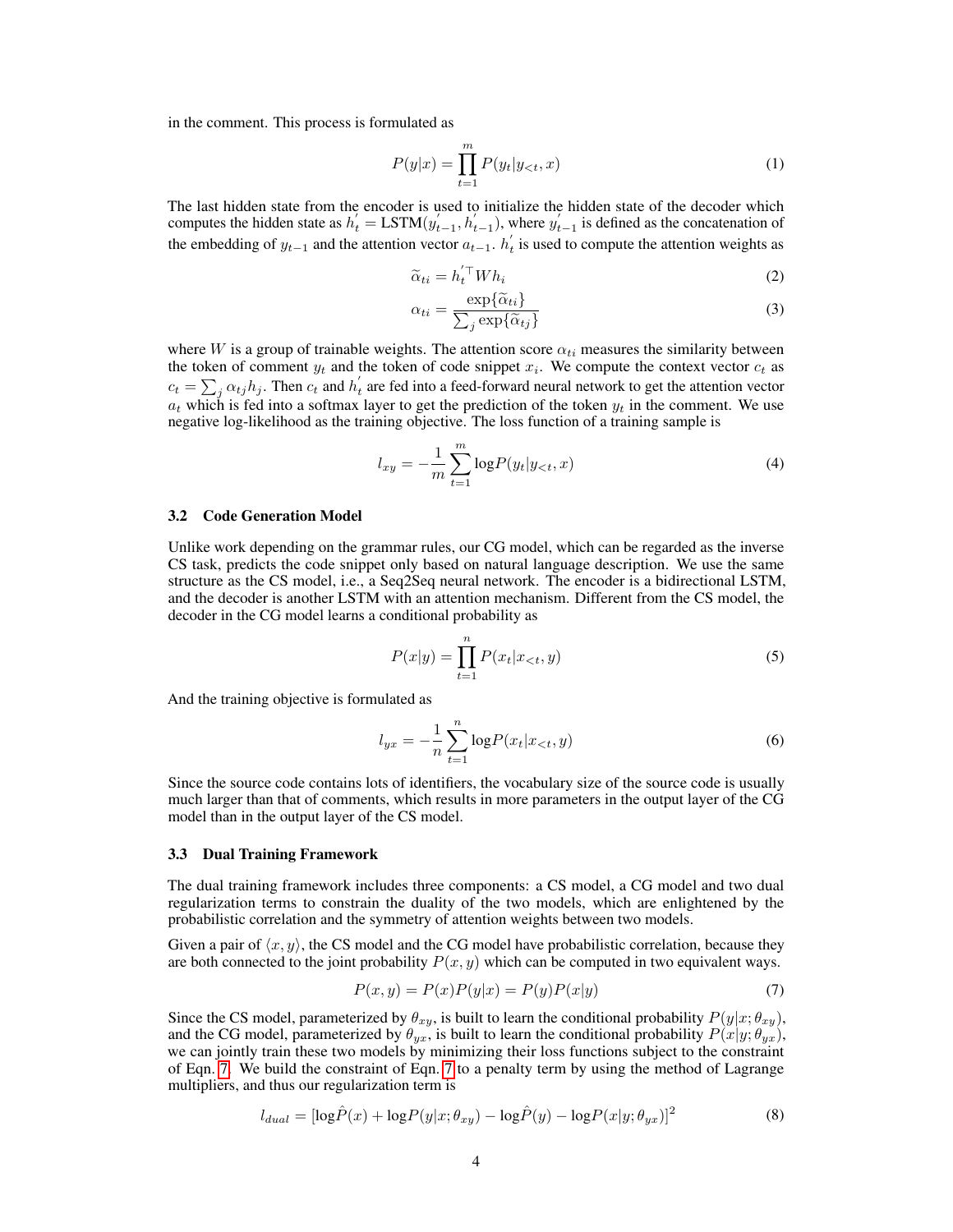#### Algorithm 1 Algorithm Description

**Input:** Language models  $\hat{P}(x)$  and  $\hat{P}(y)$  for any  $x \in \mathcal{X}$  and  $y \in \mathcal{Y}$ ; hyper parameters  $\lambda_{dual1}, \lambda_{dual2}, \lambda_{att1}$ and  $\lambda_{att2}$ ; optimizers *opt*1 and *opt*2 repeat

Get a minibatch of k pairs  $\langle (x_i, y_i) \rangle_{i=1}^k$ ; Calculate the gradients for  $\theta_{xy}$  and  $\theta_{yx}$ .

$$
G_{xy} = \nabla_{\theta_{xy}}(1/k) \sum_{i=1}^{k} [l_{xy}(f_{xy}(x_i; \theta_{xy}), y_i) + \lambda_{dual1}l_{dual}(x_i, y_i; \theta_{xy}, \theta_{yx}) + \lambda_{att1}l_{att}(x_i, y_i; \theta_{xy}, \theta_{yx})];
$$
  
\n
$$
G_{yx} = \nabla_{\theta_{yx}}(1/k) \sum_{i=1}^{k} [l_{yx}(f_{yx}(y_i; \theta_{yx}), x_i) + \lambda_{dual2}l_{dual}(x_i, y_i; \theta_{xy}, \theta_{yx}) + \lambda_{att2}l_{att}(x_i, y_i; \theta_{xy}, \theta_{yx})];
$$

Update 
$$
\theta_{xy}
$$
 and  $\theta_{yx}$   
\n $\theta_{xy} \leftarrow opt_1(\theta_{xy}, G_{xy}), \theta_{yx} \leftarrow opt_2(\theta_{yx}, G_{yx})$   
\nuntil models converged

where  $\hat{P}(x)$  and  $\hat{P}(y)$  are marginal distributions, which can be modeled by their language models, respectively. By minimizing this dual loss function, the probabilistic connection between the two models could be strengthened, which is helpful to the training process.

Naturally, structures of the CS model and CG model have symmetries, meaning that the output of one model is the input of the other model, and vice versa. Thus, we can introduce this property to the dual training process. In this paper, we focus on the symmetry of attention weights and argue that the alignment between tokens in the source code snippet and tokens in the comment has symmetry, which could be measured by attention weights. Specifically, given the comment "*find the position of a character inside a string*" and the corresponding source code "*string . find ( character )*", no matter how the generating direction goes, the word "*find*" in the comment should always be aligned to the same token "*find*" in the source code. Hence, we design a regularization term to leverage this duality.

The matrices of attention weights before normalization in the CS and the CG model, easily obtained by Eqn. 2, are denoted as  $A_{xy} \in \mathbb{R}^{n \times m}$  and  $A_{yx} \in \mathbb{R}^{m \times n}$ . The element  $\alpha_{ij}$  in  $A_{xy}$  and the element  $\alpha_{ji}$  in  $A_{yx}$  both measure the similarity between the *i*-th token in the source code with the *j*-th token in the comment. For the *i*-th token in the source code, we obtain its attention weights  $b_i$ , a probability distribution, from the CS model by  $b_i = \text{softmax}(A_{xy}^i)$ , where  $A_{xy}^i$  is the *i*-th row vector of  $A_{xy}$ . Then the attention weights from CG model is  $b'_i = \text{softmax}(A_{yx}^i)$ , where  $A_{yx}^i$  is the *i*-th column vector of  $A_{yx}$ . Finally, we apply the Jensen–Shannon divergence [Fuglede and Topsoe, 2004], a symmetric measurement of similarity between two probability distributions, to constrain the distance between these two attention weights. Thus, the penalty term  $l_1$  for tokens in the source code is

$$
l_1 = \frac{1}{2n} \sum_{i=1}^{n} [D_{KL}(b_i || \frac{b_i + b_i'}{2}) + D_{KL}(b_i' || \frac{b_i + b_i'}{2})]
$$
(9)

where  $D_{KL}$  is the Kullback–Leibler divergence, defined as  $D_{KL}(p||q) = \sum_x p(x)log\frac{p(x)}{q(x)}$ , which measures how one probability distribution  $p$  diverges from the other probability distribution  $q$ . Likewise, we can obtain the penalty term  $l_2$  for tokens in comments in the same manner. Consequently, the final regularization term about attention weights  $l_{att}$  is the sum of  $l_1$  and  $l_2$ . Moreover, we consider that the attention weights from one model could be regarded as the soft label of the other model. The overall algorithm is described in Algorithm 1, and the complexity of our model is the same as the Seq2Seq neural network. Our implementation is based on PyTorch.<sup>2</sup>

### 4 Experiments

#### 4.1 Datasets

We conduct our CS and CG experiments on two datasets, including a Java dataset [Hu et al., 2018b] and a Python dataset [Wan et al., 2018]. The statistics of the two datasets are shown in Table 1.

<sup>&</sup>lt;sup>2</sup>https://pytorch.org/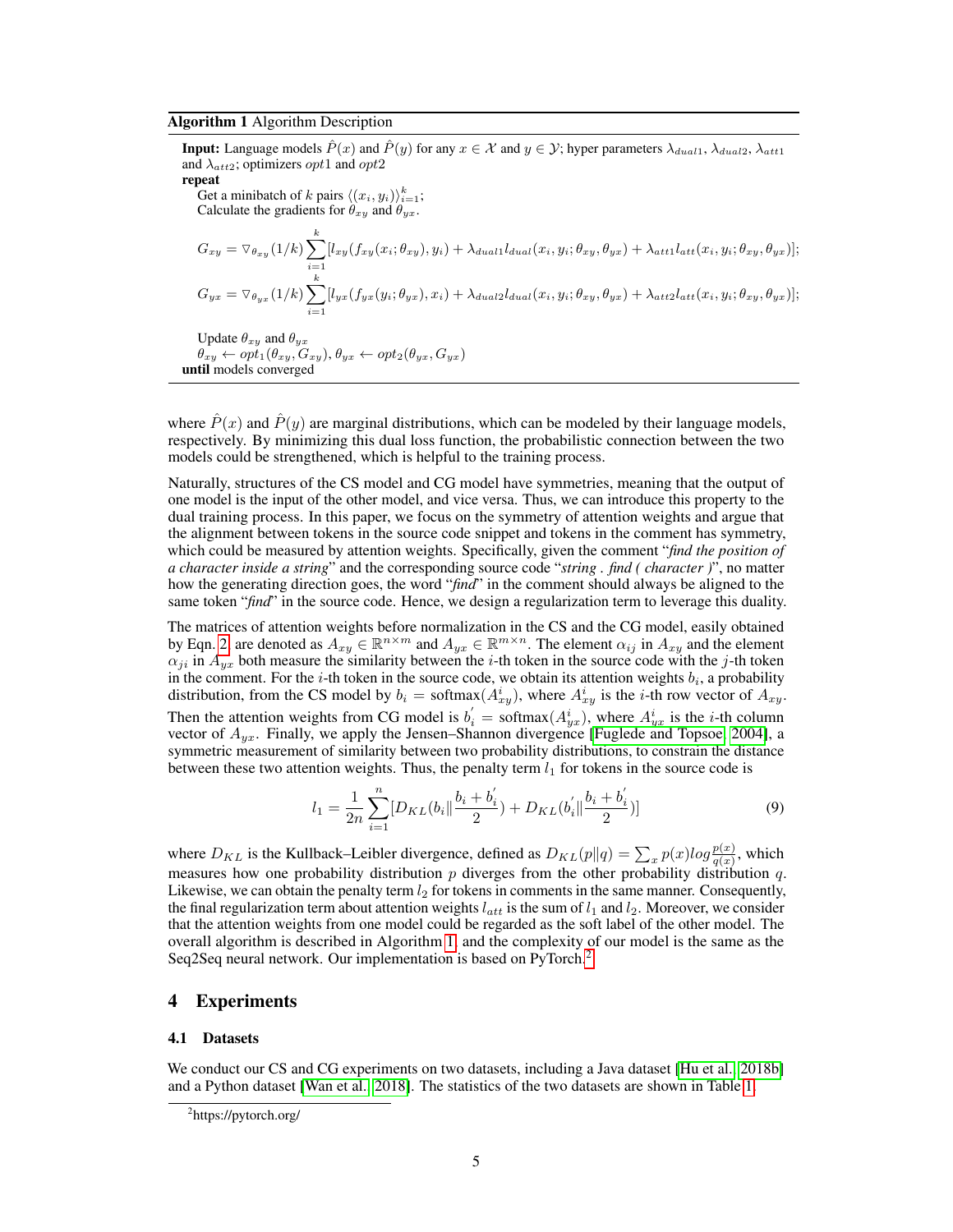| <b>Dataset</b>         | Java   | Python |
|------------------------|--------|--------|
| Train                  | 69,708 | 55,538 |
| Validation             | 8,714  | 18,505 |
| Test                   | 8,714  | 18,502 |
| Avg. tokens in comment | 17.7   | 9.49   |
| Avg. tokens in code    | 98.8   | 35.6   |

Table 1: Statistics of datasets

The Java dataset, containing Java methods extracted from 2015 to 2016 Java projects, is collected from GitHub<sup>3</sup>. We process the dataset following Hu et al. [2018b]. The first sentence of Javadoc is extracted as the natural language description, which describes the functionality of the Java method. Each data sample is organized as a pair of  $\langle$  method, comment $\rangle$ .

For our language model applied to Java dataset, we can use various large scale monolingual corpus to pretrain. In this paper, we use the Java projects from 2009 to 2014 on GitHub [Hu et al., 2018a] as our dataset. We separate the original datasets into a code-only dataset and a comment-only dataset. The language model of source code takes the Java methods in the code-only dataset as input, whereas the language model of comment takes the comments in the comment-only dataset as input. Each dataset is split into training, test and validation sets by 8:1:1.

The original Python dataset is collected by Barone and Sennrich [2017], consisting of about 110K parallel samples and about 160K code-only samples. The parallel corpus is used to evaluate CS task and CG task. Since Wan et al. [2018] used the dataset in their experiments, we follow their approach to process this dataset.

For the language model of source code in Python, we use the code-only samples in the original dataset to pretrain. We divide the samples into training, test, and validation sets by 8:1:1. However, for the language model of comments in Python, we are not able to find enough monolingual corpus to pretrain. Considering the patterns of comments in Python dataset and in Java dataset are very similar, we use the comment-only corpus from Java dataset as an alternative. Experimental results turn out that the language model pretrained in this way is beneficial to our dual training.

# 4.2 Hyperparameters

We set the token embeddings and LSTM states both to 512 dimensions for the CS model and set the LSTM states to 256 dimensions for the CG model to fit GPU memory. Afterward, to initialize the CS and the CG model in our dual training framework, we use warm-start CS and CG models, whose parameters are optimized by Adam [Kingma and Ba, 2015] with the initial learning rate of 0.002. Warm-starting means that we pretrained CS and CG models separately, then applied dual constraints to the two models for joint training, which can speed up the convergence process of joint training. The dropout rates of all models are set to 0.2 and mini-batch sizes of all models to 32. For dual learning process, we observe that the SGD is appropriate with initial learning rate 0.2. We halve the learning rate if the performance of the validation set decreases once and freeze the token embeddings if the performance decreases again. According to the performance of the validation set, the best dual model is selected after joint training 30 epochs in the experiments. The  $\lambda_{dual1}$  and  $\lambda_{dual2}$  are set to 0.001 and 0.01 respectively, and the  $\lambda_{att1}$  and  $\lambda_{att2}$  are set to 0.01 and 0.1. We use beam search in the inference process, whose size is set to 10. Furthermore, the vocabulary sizes of the code in Java and Python dataset are set to 30000 and 50000, and maximum lengths of code and comments in Java are set to 150 and 50 respectively.

Our language models for source code and comments both employ 3 LSTM layers. Token embeddings and LSTM states are both 300-dimensional. Batch size is set to 40 and dropout rate to 0.3. We apply gradient clipping to prevent gradients from becoming too large. The vocabulary consists of all words that have a minimum frequency of 3. Adam is chosen as our optimizer, and the initial learning rate is set to 0.002. During the dual training process, the parameters of language models are fixed. Language models are only used to calculate marginal probabilities  $\hat{P}(x)$  and  $\hat{P}(y)$  in Eqn. 8.

<sup>3</sup> https://github.com/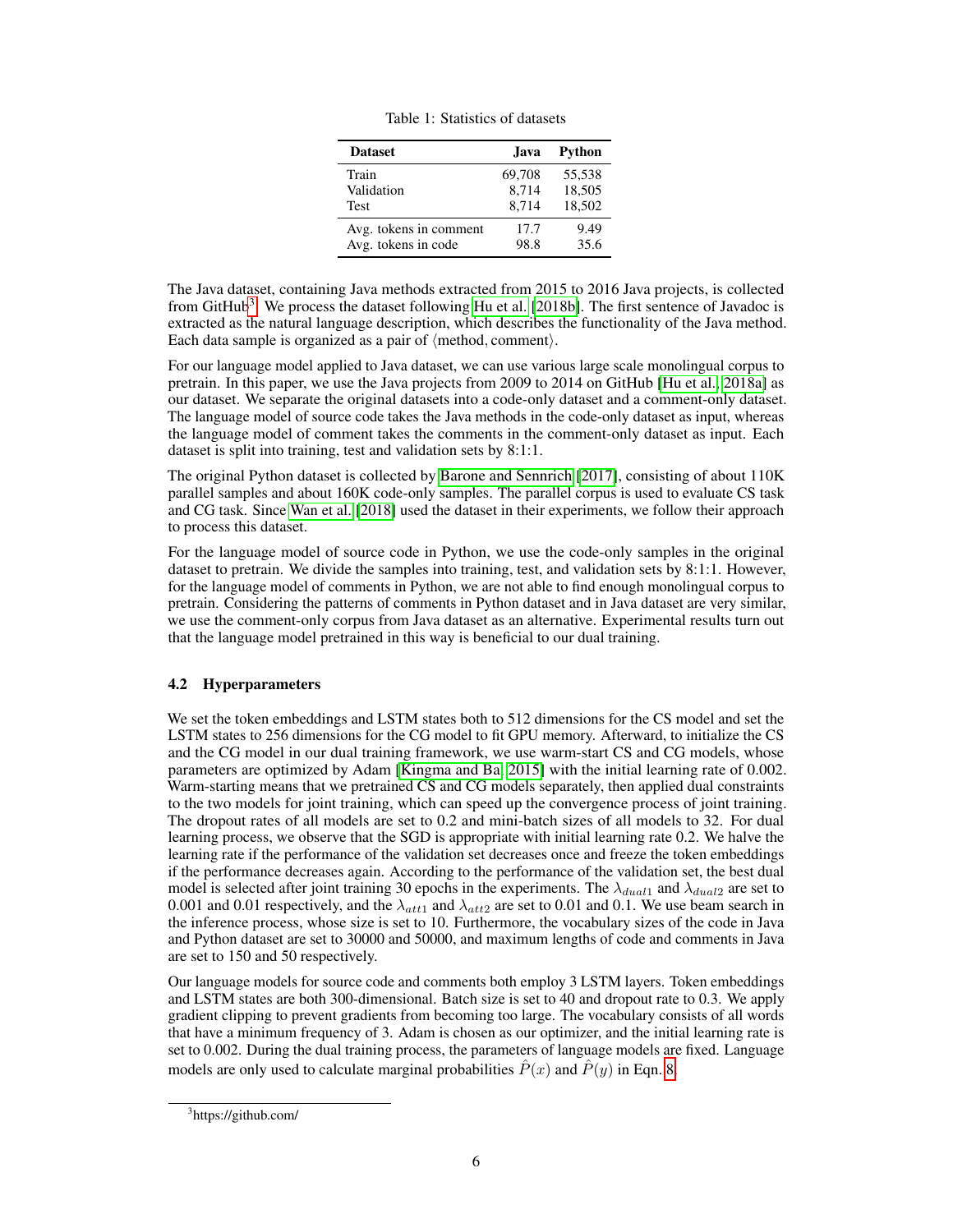| <b>Methods</b>     | Java        |                                 |       | Python      |               |                |  |
|--------------------|-------------|---------------------------------|-------|-------------|---------------|----------------|--|
|                    | <b>BLEU</b> | <b>ROUGE-L</b><br><b>METEOR</b> |       | <b>BLEU</b> | <b>METEOR</b> | <b>ROUGE-L</b> |  |
| <b>CODE-NN</b>     | 27.60       | 12.61                           | 41.10 | 17.36       | 9.288         | 37.81          |  |
| DeepCom            | 39.75       | 23.06                           | 52.67 | 20.78       | 9.979         | 37.35          |  |
| Tree2Seq           | 37.88       | 22.55                           | 51.50 | 20.07       | 8.957         | 35.64          |  |
| RL+Hybrid2Seq      | 38.22       | 22.75                           | 51.91 | 19.28       | 9.752         | 39.34          |  |
| API+CODE           | 41.31       | 23.73                           | 52.25 | 15.36       | 8.571         | 33.65          |  |
| <b>Basic Model</b> | 41.01       | 23.26                           | 51.64 | 20.47       | 10.38         | 38.77          |  |
| Dual Model         | 42.39       | 25.77                           | 53.61 | 21.80       | 11.14         | 39.45          |  |

Table 2: The overall performance of our CS models compared with baselines

Table 3: BLEU scores and percentage of valid code (PoV) on CG task

| <b>Methods</b>     |                    | Java  | Python      |          |  |
|--------------------|--------------------|-------|-------------|----------|--|
|                    | <b>BLEU</b><br>PoV |       | <b>BLEU</b> | PoV      |  |
| <b>SEO2TREE</b>    | 13.80              | 22.6% | 4.472       | 22.7%    |  |
| <b>Basic Model</b> | 10.86              | 19.6% | 10.43       | 41.8%    |  |
| Dual Model         | 17.17              | 27.4% | 12.09       | $51.9\%$ |  |

# 5 Experimental Results

Metrics. We evaluate the performance of CS task based on three metrics, BLEU [Papineni et al., 2002], METEOR [Banerjee and Lavie, 2005] and ROUGE-L [Lin, 2004]. These metrics all measure the quality of generated comments and can represent the human's judgment. BLEU is defined as the geometric mean of  $n$ -gram matching precision scores multiplied by a brevity penalty to prevent very short generated sentences. We choose sentence level BLEU as our metric as in Hu et al. [2018a,b]. METEOR combines unigram matching precision and recall scores using harmonic mean and employs synonym matching. ROUGE-L computes the length of longest common subsequence between generated sentence and reference and focuses on recall scores. For CG task, we choose BLEU as our performance metric because accuracies on both datasets are too low. Ling et al. [2016], Yin and Neubig [2017] and Sun et al. [2018] discussed the effectiveness of the BLEU in the CG task. They treated the BLEU as an appropriate proxy for measuring semantics and left exploring more sophisticated metrics as future work. Furthermore, to evaluate how much of the generated code is valid, we calculate the percentage of code that can be parsed into an AST.

Baselines. We compare our CS model's performance with the following five baselines.<sup>4</sup> It has been proved that the attention mechanism is very helpful to comment generation [Hu et al., 2018a], so all baselines introduced this module. CODE-NN [Iyer et al., 2016] uses token embeddings to encode source code and uses an LSTM to decode. To exploit the structural information, DeepCom [Hu et al., 2018a] takes a sequence of tokens as input, which is obtained through traversing the AST with a structure-based traversal method, while Tree2Seq [Eriguchi et al., 2016] directly uses a tree-based LSTM as an encoder. RL+Hybrid2Seq [Wan et al., 2018] is a model trained with reinforcement learning, whose encoder is the combination of an LSTM and an AST-based LSTM. We further compare with API+CODE [Hu et al., 2018b] without transferred API knowledge, which introduces API information when generating comments. The proportion of source code in Python having no APIs is about 20%; we set the prediction of test samples having no APIs to null. Except for Tree2Seq and RL+Hybrid2Seq (They used Word2Vec to pretrain their token embeddings), the token embeddings for other models are randomly initialized. For DeepCom, we use a bi-LSTM as the encoder to ensure the number of parameters is comparable to that of our model. For API+CODE, we set the embeddings and GRU states to 512 dimensions.

For CG model, we compare our dual model with the individually trained basic model, and also compare to SEQ2TREE [Dong and Lapata, 2016], which modeled the source code as a tree. Since our CG model only takes natural language description as input, to make a fair comparison, we do not compare with other models that take grammar rules [Yin and Neubig, 2017, Rabinovich et al., 2017, Sun et al., 2018] or structured specification [Ling et al., 2016] as additional input.

<sup>4</sup> For papers that provide the source code, we directly reproduce their methods on two datasets. Otherwise, we rebuild their models with reference to the papers.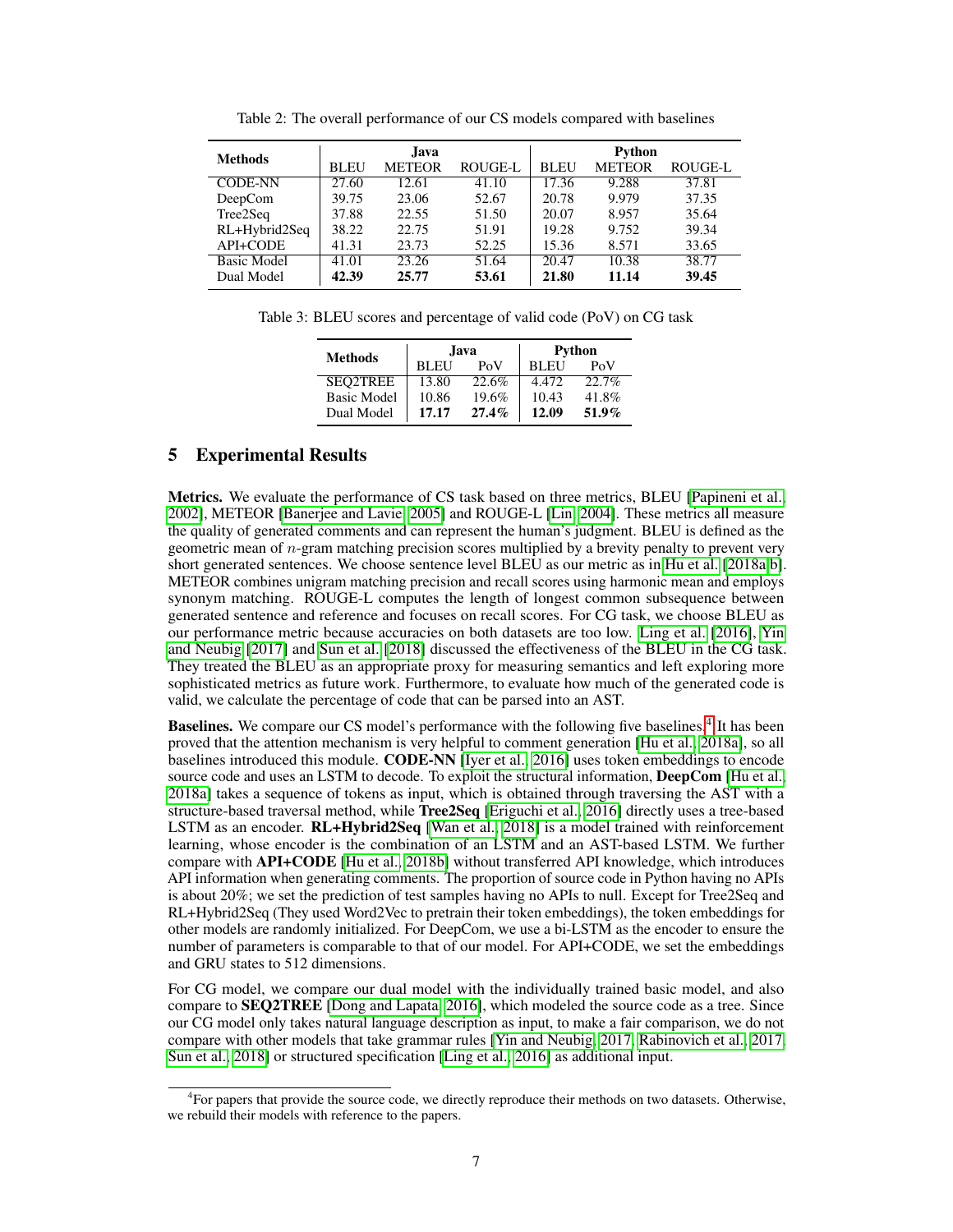| М | <b>Probabilistic</b> | <b>Attention</b> |             | Java.         |                | Python      |               |         |
|---|----------------------|------------------|-------------|---------------|----------------|-------------|---------------|---------|
|   | <b>Duality</b>       | <b>Duality</b>   | <b>BLEU</b> | <b>METEOR</b> | <b>ROUGE-L</b> | <b>BLEU</b> | <b>METEOR</b> | ROUGE-L |
|   |                      |                  | 41.01       | 23.26         | 51.64          | 20.47       | 10.38         | 38.77   |
|   |                      |                  | 41.73       | 25.54         | 53.60          | 21.66       | 10.81         | 38.83   |
|   |                      |                  | 41.96       | 25.80         | 53.57          | 21.57       | 10.91         | 39.07   |
| 4 |                      |                  | 42.39       | 25.77         | 53.61          | 21.80       | 11.14         | 39.45   |

Table 4: Ablation study of different settings on CS task. Model (M) 1 is the basic model of independent training.

Overall Results. The overall performance of the CS model is shown in Table 2. Results show that our dual model obviously outperforms all the baselines on three metrics at the same time. To test whether the improvements of our dual model over baselines are statistically significant, we applied the Wilcoxon Rank Sum test (WRST) [Wilcoxon, 2006], and all the p-values are less than 0.01, indicating significant increases. We also used Cliff's Delta [Cliff, 1996] to measure the effect size, and the values are non-negligible. From results of baseline models, we can see that our independently trained basic model is simple and effective, yet is still inferior to the dual model, showing the effectiveness of joint training process. Compared to the sequence-based models, DeepCom and our basic model, the tree-based models (Tree2Seq and RL+Hybrid2Seq) do not achieve strong improvements of BLEU and METEOR scores on the two datasets. We suppose the reason for this phenomenon is that after the source code is converted to AST, the number of nodes becomes very large, resulting in increased noise. According to statistics, the average token numbers of Java and Python datasets have been more than doubled after parsing. In this case, due to the method's handling of the custom identifier contained in the code, DeepCom has achieved good results. The results of API+CODE indicate that API knowledge in Java dataset is beneficial to the comment generation. Though we do not focus on integrating structural information and API knowledge in the current work, we will leverage them in future studies considering their potential for boosting performance.

Since CS and CG models are trained at the same time and the parameters of the two models are separate after the joint training, i.e., the two models solve their respective tasks separately after the joint training, the number of parameters of each dual model is the same as that of the basic model. The number of parameters for all models on Java CS task is as follows: CODE-NN 34M, DeepCom 53M, Tree2Seq 52M, RL+Hybrid2Seq 80M, API+CODE 80M, Basic model 53M and Dual model 53M. The relationship between the number of all models' parameters is consistent in Java and Python experiments on CS task.

The results of CG model are shown in Table 3. Although the BLEU score is very low, dual training can still improve the performance of individually trained basic model, proving the effectiveness of dual training. It is observable that SEQ2TREE's performance is better than our basic model's on Java dataset, which demonstrates the ability of SEQ2TREE to leverage code hierarchies. However, its performance is far worse than our basic model's on Python dataset. The reason is that SEQ2TREE builds up tree structure according to brackets contained in the code, while hierarchical levels in Python code are segmented by line breaks and indents. Besides, dual training can also increase the percentage of valid code on both Java and Python datasets.

Component Analysis. We verified the role of dual regularization terms in joint training on CS task. The experimental results are shown in Table 4. Model 1 is the basic model of independent training. We can see that the introduction of CG model to train models jointly and constrain the duality between the two models can improve the performance of the CS model, indicating the utilizability of the relation between the two tasks. Specifically, we find that applying a regularization term on attention is slightly more effective than applying a regularization term on probability to improve model's performance. This is because, intuitively, the attention regularization term has a more powerful and more explicit constraint than the probability regularization term. Naturally, combining the two will further enhance our CS model's performance. To test whether the improvements of two constraints over one constraint on BLEU are significant, we applied the WRST, and all the p-values are less than 0.05, indicating significant increases. Cliff's Delta values also show non-negligible improvements.

In order to better understand the role of regularization terms, we also conduct experiments on the Python dataset to observe changes in regularization terms. In particular, after exerting the two constraints, the value of regularization term on probability is reduced from 129.1 to 125.9, and the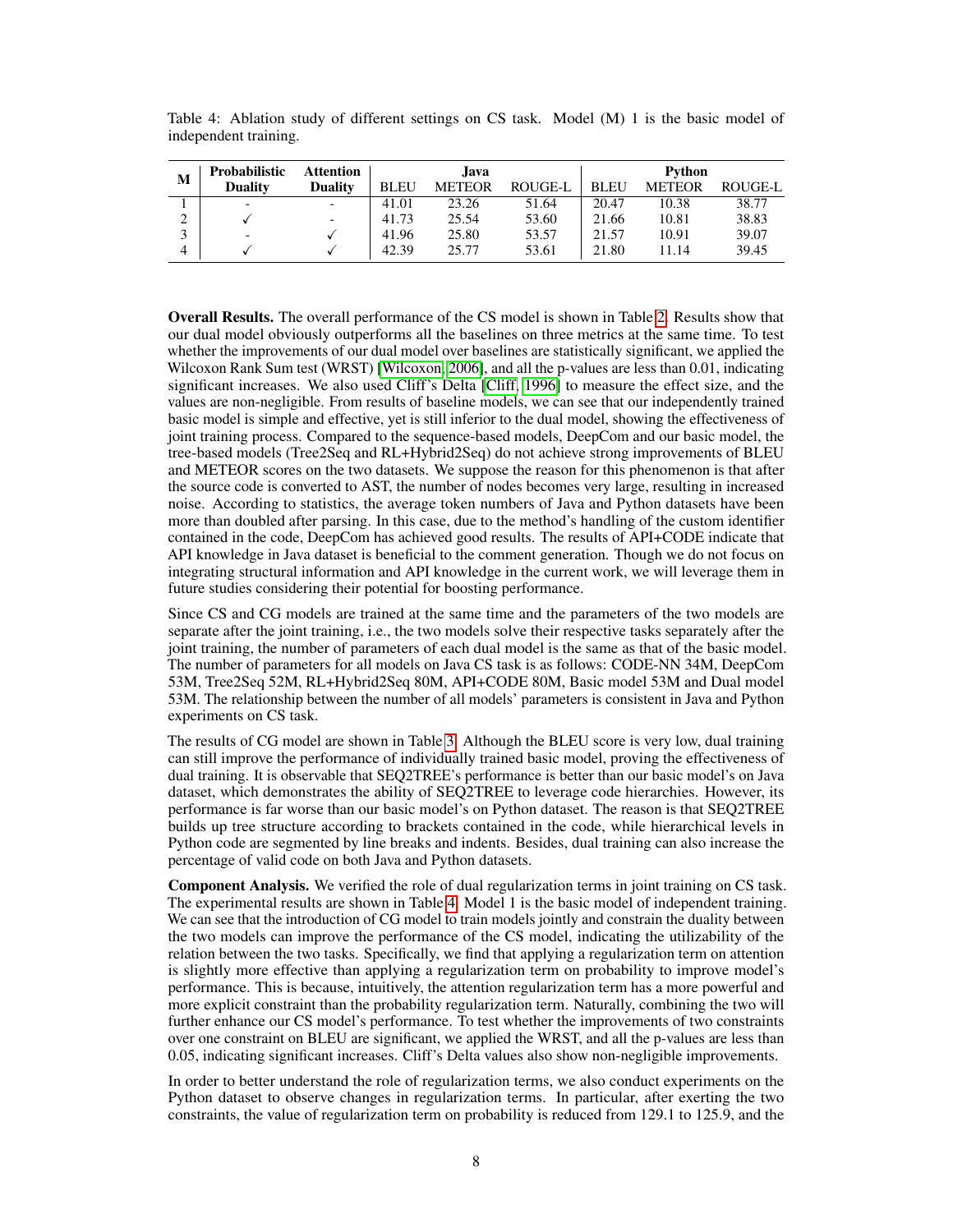

Figure 2: Qualitative analysis of our dual model. (a) Example of the generated comment given Java methods. (b) Example of the generated Java methods given natural language description. (c) Attention weights of basic model on CS task. (d) Attention weights of dual model on CS task.

value of the regularization term on attention is reduced from 10.51 to 4.757, indicating that the relation between the two models is enhanced after joint training.

Qualitative Analysis and Visualization. Figure 2a and Figure 2b show examples of CS task and CG task. We can see that the generated code and comment from the dual model have a very high semantic similarity with human-written. Figure 2c and Figure 2d show attention weights of a sample in the CS basic model and dual model. We can see that for words in the comment that are not aligned with the code, such as "a", the attention weights gained by basic model focus on a few specific words. On the other hand, the attention weights gained by the dual model are smoother, and therefore, we can get a better code representation for words that are not aligned. We think it is because the similarities between these tokens in the comment and the tokens in the code are different between CS and CG models. Since we add the attention constraint, the attention distributions of two models become close, making the attention weights of dual model smoother than them of the basic model in CS task.

Discussion on Grammar Constraints. To compare the dual model with the model that takes grammar rules as input for CG task, we evaluated SNM [Yin and Neubig, 2017] on Python dataset. SNM explicitly introduces the constraints of grammar rules when generating ASTs. The BLEU score for SNM is 8.095 and lower than our Basic model, indicating that the CG task on this dataset is very challenging. In particular, all prediction of SNM is valid, whereas the percentage of valid code generated by the dual model is low (Table 3). Hence, it is advantageous for the current dual model to constrain the generated code to satisfy the grammar rules, which will increase the percentage of valid code. Noting that the dual learning is a paradigm for joint training CS and CG. Integrating grammar rules into one model does not affect the dual relationship between the two models, and we leave it as our future work.

# 6 Conclusion

In this paper, we aim to build a framework which uses the CG as a dual task for the CS. To this end, we propose a dual learning framework to jointly train CG and CS models. In order to enhance the relationship between the two tasks in the joint training process, besides applying the constraint on probability, we creatively propose a constraint that exploits the nature of the attention mechanism. In order to confirm the effect of our model, we conduct experiments both on Java and on Python datasets. The experimental results show that after the dual training process, the CS model and the CG model can surpass the existing state-of-the-art methods on both datasets. In the future, we plan to consider more information to improve the performance of the joint model further, e.g., we would like to take the grammar rules as input to improve the performance of CG.

# 7 Acknowledgments

We thank all reviewers for their constructive comments, Fang Liu for discussion on manuscript. This research is supported by the National Key R&D Program under Grant No. 2018YFB1003904, and the National Natural Science Foundation of China under Grant Nos. 61832009, 61620106007 and 61751210.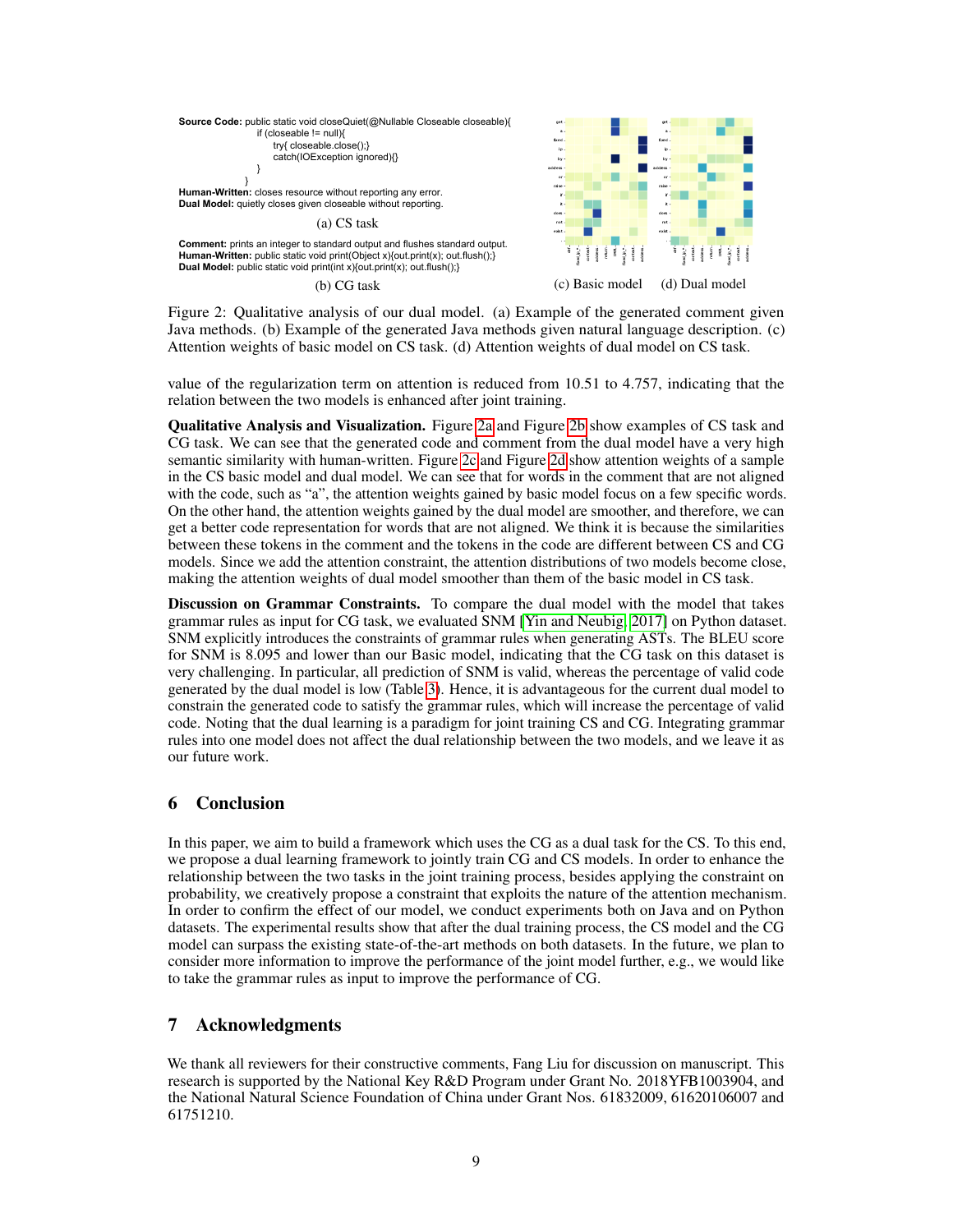## References

- M. Allamanis, H. Peng, and C. A. Sutton. A convolutional attention network for extreme summarization of source code. In *ICML*, volume 48 of *JMLR Workshop and Conference Proceedings*, pages 2091–2100. JMLR.org, 2016.
- D. Bahdanau, K. Cho, and Y. Bengio. Neural machine translation by jointly learning to align and translate. In *ICLR*, 2015.
- R. Balzer. A 15 year perspective on automatic programming. *IEEE Transactions on Software Engineering*, (11):1257–1268, 1985.
- S. Banerjee and A. Lavie. METEOR: an automatic metric for MT evaluation with improved correlation with human judgments. In *IEEvaluation@ACL*, pages 65–72. Association for Computational Linguistics, 2005.
- A. V. M. Barone and R. Sennrich. A parallel corpus of python functions and documentation strings for automated code documentation and code generation. In *IJCNLP(2)*, pages 314–319. Asian Federation of Natural Language Processing, 2017.
- K. Cho, B. van Merrienboer, Ç. Gülçehre, D. Bahdanau, F. Bougares, H. Schwenk, and Y. Bengio. Learning phrase representations using RNN encoder-decoder for statistical machine translation. In *EMNLP*, pages 1724–1734. ACL, 2014.
- N. Cliff. *Ordinal methods for behavioral data analysis*. 1996.
- S. C. B. de Souza, N. Anquetil, and K. M. de Oliveira. A study of the documentation essential to software maintenance. In *SIGDOC*, pages 68–75. ACM, 2005.
- L. Dong and M. Lapata. Language to logical form with neural attention. In *ACL (1)*. The Association for Computer Linguistics, 2016.
- A. Eriguchi, K. Hashimoto, and Y. Tsuruoka. Tree-to-sequence attentional neural machine translation. 2016.
- B. Fuglede and F. Topsoe. Jensen-shannon divergence and hilbert space embedding. In *Information Theory, 2004. ISIT 2004. Proceedings. International Symposium on*, page 31. IEEE, 2004.
- D. He, Y. Xia, T. Qin, L. Wang, N. Yu, T. Liu, and W. Ma. Dual learning for machine translation. In *NIPS*, pages 820–828, 2016.
- X. Hu, G. Li, X. Xia, D. Lo, and Z. Jin. Deep code comment generation. In *ICPC*, pages 200–210. ACM, 2018a.
- X. Hu, G. Li, X. Xia, D. Lo, S. Lu, and Z. Jin. Summarizing source code with transferred API knowledge. In *IJCAI*, pages 2269–2275. ijcai.org, 2018b.
- S. Iyer, I. Konstas, A. Cheung, and L. Zettlemoyer. Summarizing source code using a neural attention model. In *ACL (1)*. The Association for Computer Linguistics, 2016.
- D. P. Kingma and J. Ba. Adam: A method for stochastic optimization. In *ICLR*, 2015.
- Y. Li, N. Duan, B. Zhou, X. Chu, W. Ouyang, X. Wang, and M. Zhou. Visual question generation as dual task of visual question answering. In *CVPR*, pages 6116–6124. IEEE Computer Society, 2018.
- C.-Y. Lin. Rouge: A package for automatic evaluation of summaries. *Text Summarization Branches Out*, 2004.
- W. Ling, P. Blunsom, E. Grefenstette, K. M. Hermann, T. Kociský, F. Wang, and A. W. Senior. Latent predictor networks for code generation. In *ACL (1)*. The Association for Computer Linguistics, 2016.
- K. Papineni, S. Roukos, T. Ward, and W. Zhu. Bleu: a method for automatic evaluation of machine translation. In *ACL*, pages 311–318. ACL, 2002.